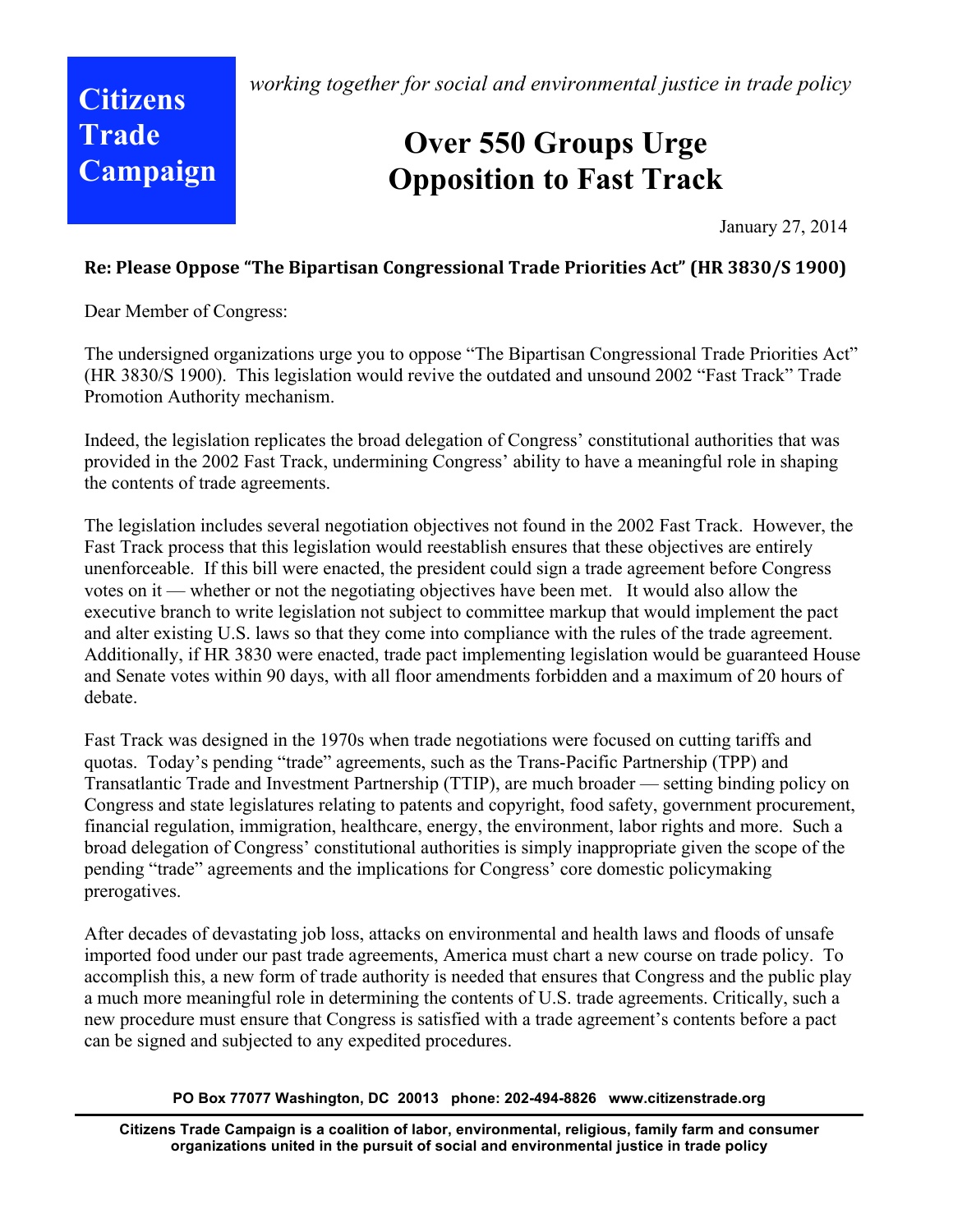HR 3830/S 1900 is an abrogation of not only Congress' constitutional authority, but of its responsibility to the American people. We oppose this bill, and urge you to do so as well.

Sincerely,

Citizens
Trade
Campaign 350.org ActionAid
USA AFL‐CIO Alliance
for
Democracy Alliance
for
Retired
Americans American
Federation
of
State,
County
and
Municipal
Employees
(AFSCME) American
Federation
of
Teachers American
Friends
Service
Committee American
Medical
Student
Organization American
Nurses
Association Americans
for
Democratic
Action Americans
Organized
for
Change Asbestos
Disease
Awareness
Organization
(ADAO) Association
of
Western
Pulp
and
Paper
Workers
Union
(AWPPW) Backbone
Campaign Bakery,
Confectionary,
Tobacco
Workers
and
Grain
Millers
(BCTGM)
International
Union BAYAN
USA Black
Alliance
for
Just
Immigration BlueGreen
Alliance Breast
Cancer
Action Campaign
for
Americas
Future Caring
Activists
Against
Fur Center
for
Effective
Government Center
for
International
Environmental
Law
(CIEL) Center
for
Policy
Analysis
on
Trade
and
Health
(CPATH) Center
for
Rights Children's
Environmental
Protection
Alliance
(Children's
EPA) CIP
Americas
Program Coalition
for
Justice
in
the
Maquiladoras CODEPINK Colombia
Support
Network Columban
Center
for
Advocacy
and
Outreach Committee
in
Solidarity
with
the
People
of
El
Salvador
(CISPES) Committees
of
Correspondence
for
Democracy
and
Socialism Communications
Workers
of
America Community
Food
and
Justice
Coalition Conference
of
Major
Superiors
of
Men Corporate
Accountability
International CREDO Democratic
Socialists
of
America
(DSA) Domestic
Fair
Trade
Association Energy
Action
Coalition Environmental
Investigation
Agency Episcopal
Network
for
Economic
Justice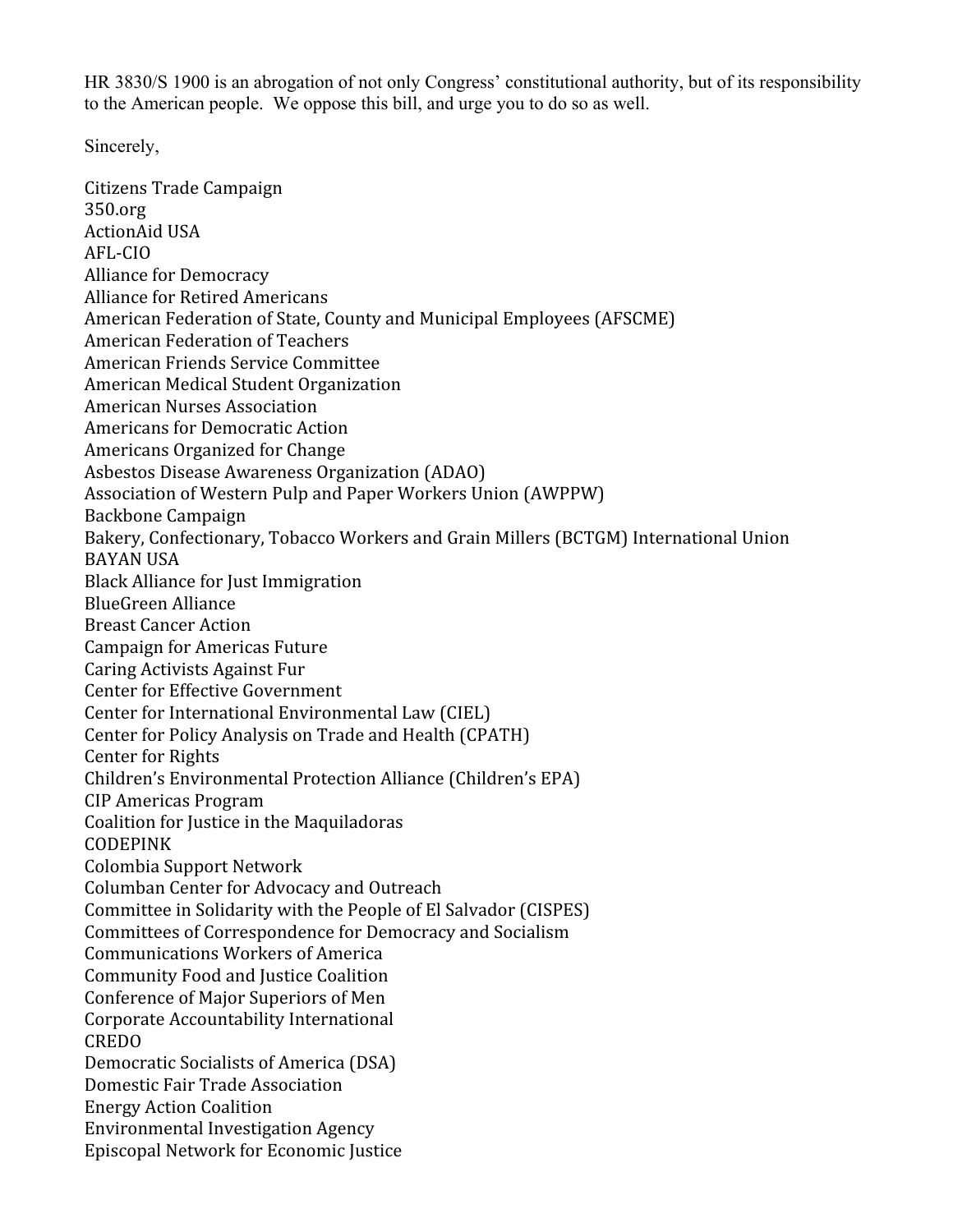Fair
World
Project Family
Farm
Defenders Farm
and
Ranch
Freedom
Alliance Farms
Not
Arms Fight
for
the
Future Food
&
Water
Watch Food
Chain
Workers
Alliance Food
Empowerment
Project Foundation
for
Integrative
AIDS
Research
(FIAR) Free
Speech
for
People Friends
of
the
Earth GABRIELA
USA Global
Exchange Global
Justice
Ecology
Project GMO
Free
USA Grassroots
International Gray
Panthers Greenpeace Guatemala
Human
Rights
Commission Health
Alliance
International Health
Care
Without
Harm Holy
Cross
International
Justice
Office Holy
Cross
International
Justice
Office Human
Rights
Observation/Honduras Initiative
for
Medicines,
Access
&
Knowledge
(I‐MAK) Institute
for
Agriculture
and
Trade
Policy Institute
for
Global
Labour
and
Human
Rights Institute
for
Local
Self
Reliance Institute
for
Policy
Studies,
Global
Economy
Project International
Action
Center International
Association
of
Machinists
and
Aerospace
Workers International
Association
of
Sheet
Metal,
Air,
Rail
and
Transportation
Workers International
Brotherhood
of
Boilermakers International
Brotherhood
of
Electrical
Worker
(IBEW) International
Brotherhood
of
Teamsters International
Federation
of
Professional
and
Technical
Engineers
(IFPTE) International
Forum
on
Globalization International
Fund
for
Animal
Welfare International
Union
of
Painters
and
Allied
Trades IUE‐CWA,
Industrial
Division
of
the
Communication
Workers
of
America James
Leonard
Wolcott
Corp
Trust
USA Just
Foreign
Policy Just
Transition
Alliance Kids
for
Saving
Earth Labor
Notes League
of
Conservation
Voters Maquiladora
Health
&
Safety
Support
Network Maryknoll
Office
for
Global
Concerns Mata
Traders Medical
Mission
Sisters
Alliance
for
Justice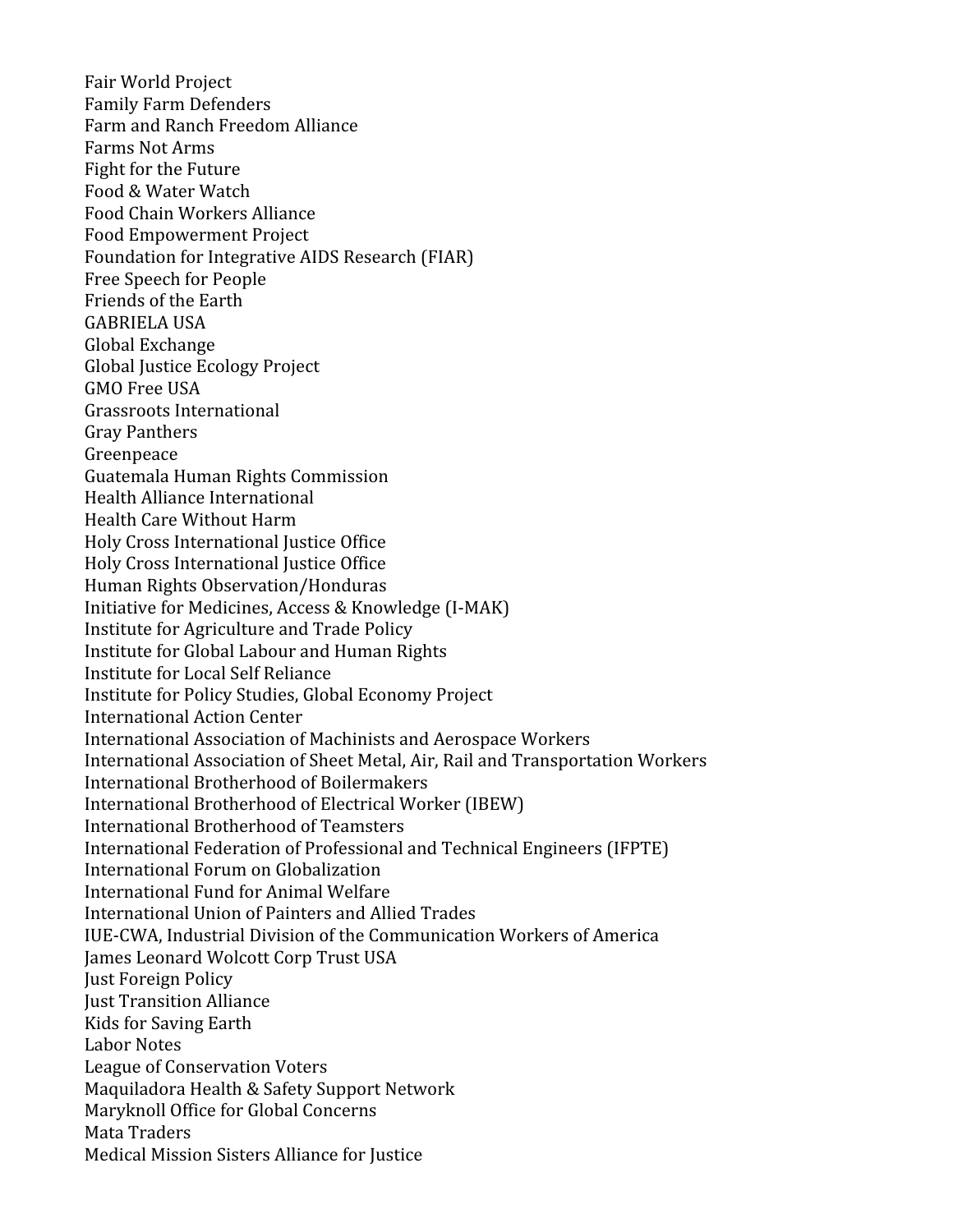Moana
Nui
Action
Alliance Moms
Across
America Move
To
Amend MoveOn Multi‐Duti
Mfg.,
Inc National
Alliance
of
Latin
American
and
Caribbean
Communities
(NALACC) National
Consumers
League National
Family
Farm
Coalition National
Farmers
Union National
Lawyers
Guild
International
Committee National
Nurses
United Natural
Resources
Defense
Council
(NRDC) Network
for
Environmental
&
Economic
Responsibility
United
Church
of
Christ New
Rules
for
Global
Finance New
York
Climate
Action
Group Nicaragua
‐U.S.
Friendship
Office
of
the
Americas Nicaragua
Center
for
Community
Action Nicaragua
Network Nonviolence
International Oblates of Mary Immaculate, Justice, Peace/Integrity of Creation Office Organic
Consumers
Association Pax
Christi
USA People-to People International Net, 9-jo no kai Pesticide
Action
Network
North
America Physicians
for
Social
Responsibility PopularResistance.org Power
In
Community
Alliances Presbyterian
Church
(USA) Progressive
Congress Progressive
Democrats
of
America Public
Citizen Quaker
Earthcare
Witness Rainforest
Action
Network
(RAN) Rainforest
Information
Centre Rainforest
Relief Real
Food
Generation RootsAction.org Rural
Coalition/Coalición
Rural Salvadoran
American
National
Network
(SANN) School
of
the
Americas
Watch
(SOA
Watch) Service
Employees
International
Union
(SEIU) Sierra
Club Sisters
of
Charity
of
Nazareth
Congregational
Leadership Sisters of Mercy of the Americas - Institute Leadership Team Sisters
of
the
Holy
Cross
‐
Congregation
Justice
Committee Slow
Food
USA Society
of
Professional
Engineering
Employees
in
Aerospace Solidarity Student
Global
AIDS
Campaign The
Mothers
Project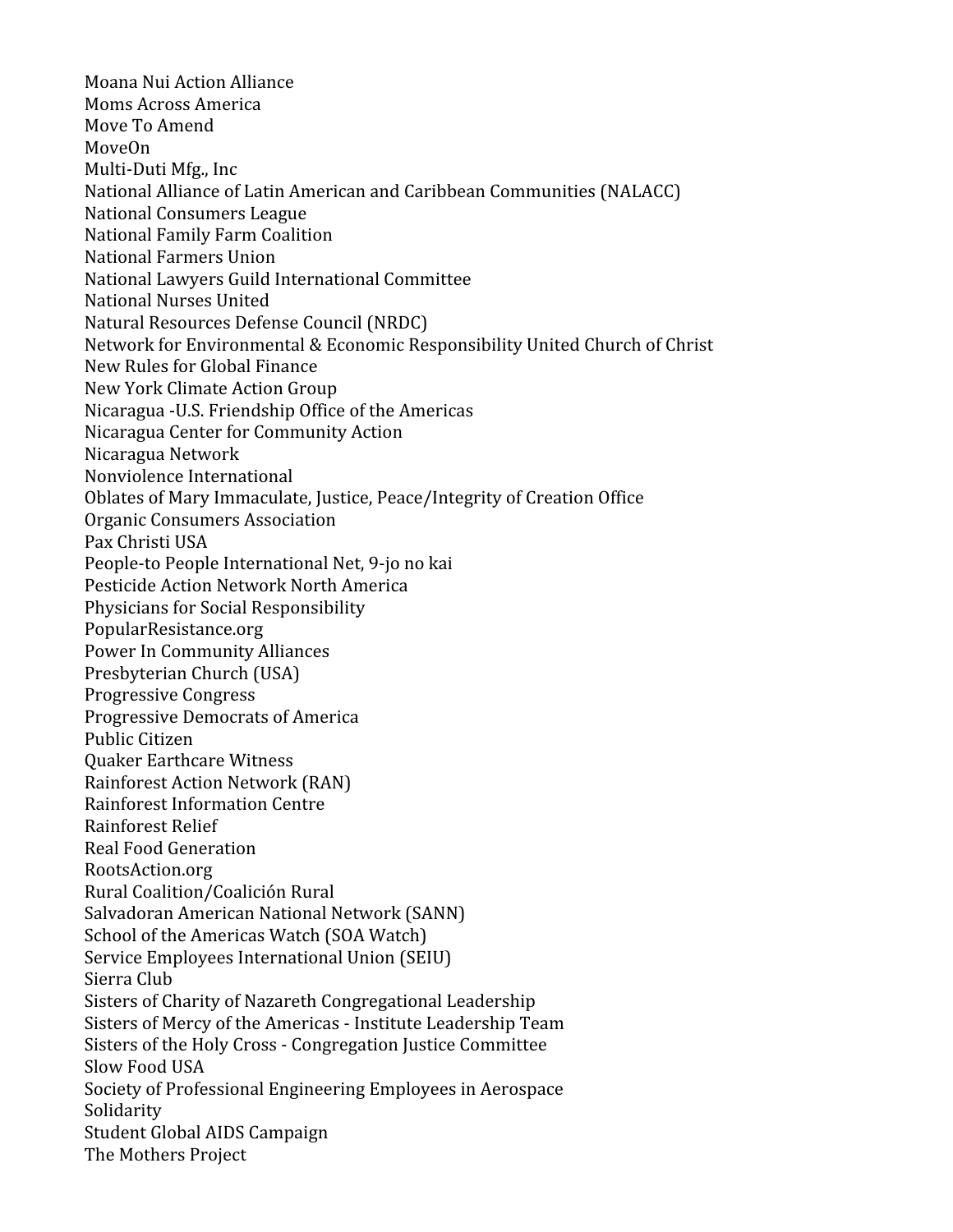TransAfrica
Forum U.S.
‐
El
Salvador
Sister
Cities Unitarian
Universalist
Global
AIDS
Coalition UNITE
HERE United
Autoworkers
(UAW) United
Brotherhood
of
Carpenters United
Church
of
Christ,
Justice
and
Witness
Ministries United
Electrical,
Radio
&
Machine
Workers
of
America
(UE) United
Front
Against
Austerity United
Methodist
Church,
General
Board
of
Church
and
Society United
Mine
Workers
of
America United
States
Pirate
Party United
Steelworkers
(USW) United
Students
Against
Sweatshops United
Students
for
Fair
Trade UniteWomen.org‐ACTION WarIsACrime.org Waterkeeper
Alliance WhyHunger Witness
for
Peace Women's
International
League
for
Peace
and
Freedom Women's
Voices
for
the
Earth Working
Families

#### **Local,
State
and
Regional
Organizations**

350
Corvallis
(OR) 350
Seattle
(WA) 350CT 350NYC 350PDX
(OR) 4th
CD/St.
Paul
Green
Party
(MN) A
Chance
to
Grow
(MN) A
Philip
Randolph
Ft
Worth
Texas
Chapter Act
On
Climate
(OR) Activate
CT AFSCME
2748
Chapter
10
(WI) AFSCME
Council
5
(MN) AFSCME
Council
75
(OR) AFSCME
Local
3214
(OR) AFSCME
Local
34
(MN) AFSCME
Local
3800
(MN) AFSCME
Local
4001
(MN) AFSCME
Wisconsin
Chapter
7
Retirees Alameda
County
Public
Health
Commission
(CA) Alliance
for
Democracy
‐
Oregon Amalgamated
Transit
Union
Local
1005
(MN) American
Federation
OF
Government
Employees
Local
3354
(MO) American
Federation
of
Government
Employees,
Local
3937
(OR) American
Postal
Workers
Union,
Minneapolis
Area
Local
(MN)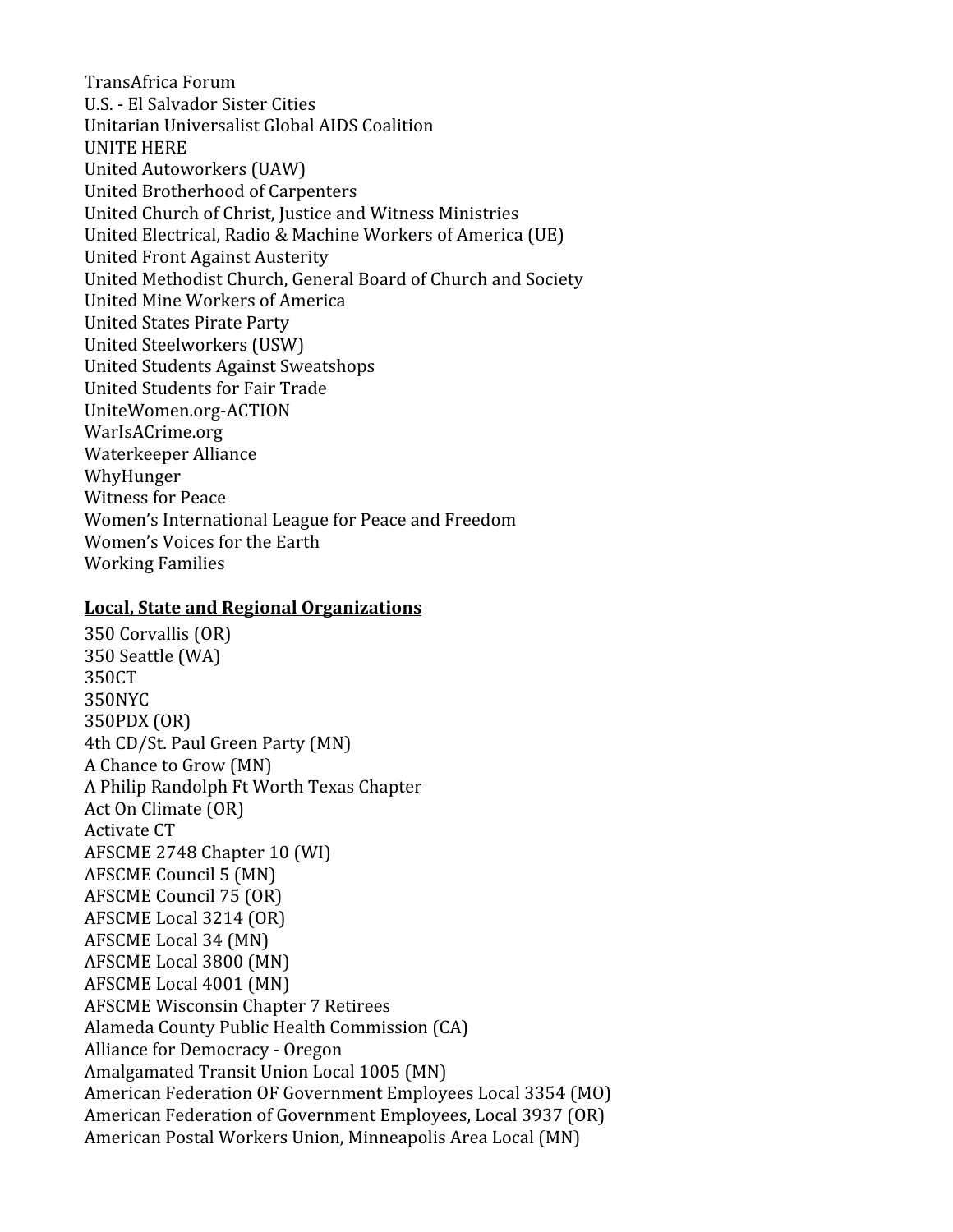American
Postal
Workers
Union,
St.
Paul
Area
Local
(MN) Americans
for
Democratic
Action
of
Northeast
Ohio Ashtabula,
Geauga,
Lake
Counties
Farmers'
Union
(OH) Atlantic
Chapter
Sierra
Club's
TPP
Task
Force
(NY) Austin
Central
Labor
Council
(TX) Austin
Tan
Cerca
de
la
Frontera
(TX) Bakery, Confectionary, Tobacco Workers and Grain Millers (BCTGM) Local 167G (MN) Bakery, Confectionary, Tobacco Workers and Grain Millers (BCTGM) Local 267G (MN) Bakery, Confectionary, Tobacco Workers and Grain Millers (BCTGM) Local 369G (MN) Bath/Brunswick
Occupy
(ME) Blue
Green
Alliance
(MN) Bronx
Greens
(NY) Bronx
River
Bicycle
Works
(NY) Brooklyn
For
Peace
(NY) CAJA3
Community
Action
for
Justice
in
the
Americas,
Africa,
Asia
(MT) California
Dairy
Campaign California
Farmers
Union Carpenters
Local
322
(MN) Carpenters
Local
361
(MN) Cascade
AIDS
Project
(OR) Catskill
Mountainkeeper
(NY) Cement
Masons
and
Plasters
Local
633
(MN) Center
for
Popular
Economics
(MA) Central
Co‐op
(WA) Central
Contra
Costa
County
MoveOn
Council
(CA) Centro
de
Trabajadores
Unidos
en
la
Lucha
(CTUL)
(MN) Chesapeake
Climate
Action
Network
(MD) Chicago
Fair
Trade
(IL) Chicago
Political
Economy
Group
(IL) Chicago‐Cinquera
Sister
Cities
(IL) Citizens
for
Peace
and
Justice
(OR) Citizens'
Environmental
Coalition
(NY) Clarke
Constituents
of
Trade
Justice
New
York
Metro Clean
and
Healthy
New
York Cleveland
Jobs
with
Justice
(OH) Coalition
Against
the
Rockaway
Pipeline
(NY) Coastal
Bend
Labor
Council,
AFL‐CIO
(TX) Columbia‐Pacific
Alliance
for
Social
Justice
(OR) Communications
Workers
of
America
District
6
(TX) Communications
Workers
of
America
District
7
(MN) Communications
Workers
of
America
Local
1103
(NY) Communications
Workers
of
America
Local
1111
(NY) Communications
Workers
of
America
Local
6132
(TX) Communications
Workers
of
America
Local
6215
(TX) Communications
Workers
of
America
Local
6222
(TX) Communications
Workers
of
America
Local
7777
(CO) Communications
Workers
of
America
Local
7901
(OR) Communications
Workers
of
America
Minnesota
State
Council Community
Alliance
for
Global
Justice
(WA) Community
Alliance
of
Lane
County
(OR)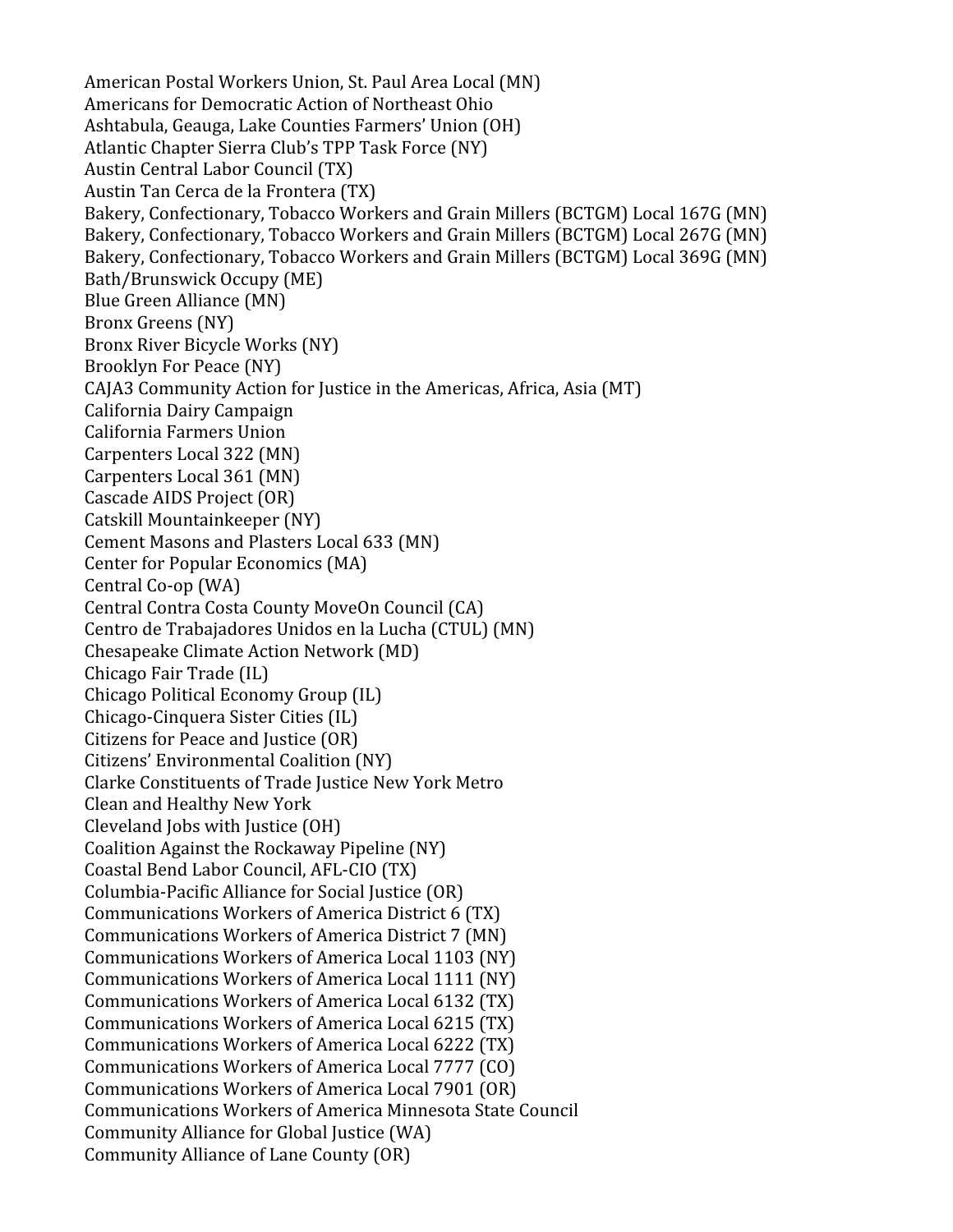Concerned
Families
of
Westchester
(NY) Connecticut
Sierra
Club Corpus
Christi
American
Federation
of
Teachers
(AFT)
(TX) Coulee
Partners
for
Sustainability
(WI) Coulee
Region
Community
Coalition
(WI) Dakota
Rural
Action Dallas
AFL‐CIO
(TX) Damascus Citizens for Sustainability (PA & NY) Deep
Green
Resistance
NYC Democracy
In
Action
Chicago
(IL) Denver
Area
Labor
Federation
(CO) Denver
Justice
&
Peace
Committee
(CO) Divas
Fair
Trade
(MN) DownRiver
Alliance
(WI) Dryden
Resource
Awareness
Coalition
(NY) Durango
Unido
en
Chicago
(IL) East
Central
Area
Labor
Council
(MN) Eco‐Logic,
WBAI‐FM
(NY) Ecumenical
Peace
Institute/CALC
(CA) Elevator
Constructors
Local
9
(MN) Empire
State
Consumer
Project
(NY) Environmental
Health
Strategy
Center
(ME) Environmental
Task
Force,
Cedar
Lane
Unitarian
Universalist
Church
(MD) Eureka
Recycling
(MN) FACE
Hawaii Fairmont,
Minnesota
Peace
Group Farmworker
Association
of
Florida Florida
Against
the
Trans
Pacific
Partnership Food
for
Maine's
Future Fort
Worth
TX
MoveOn
Council Fox
Valley
Citizens
for
Peace
&
Justice
(IL) Frack
Free
Illinois Galveston
County
Central
Labor
Council
(TX) GMO
Free
Colorado GMO
Free
Maryland GMO
Free
Orange
County
(CA) Greater
Glens
Falls
Central
Labor
Council
AFL‐CIO
(NY) Green
CTY
Democrats
(WI) Green
Party
of
Whatcom
County
(WA) Haiti
Action
Committee
(CA) Hampshire/Franklin
Central
Labor
Council,
AFL‐CIO
(MA) Harlem
Tenants
Council
(NY) Harris
County
AFL‐CIO
Council
(TX) HartBeat
Ensemble

(CT) HoCo
Climate
Change
(MD) Holy
Trinity
Lutheran
Church
(MN) Houston
Gulf
Coast
Building
&
Construction
Trades
Council
(TX) Huron
Valley
Central
Labor
Council,
AFL‐CIO
(MI) IBT
‐
Brotherhood
of
Locomotive
Engineers
and
Trainmen
(TX) Illinois
Fair
Trade
Coalition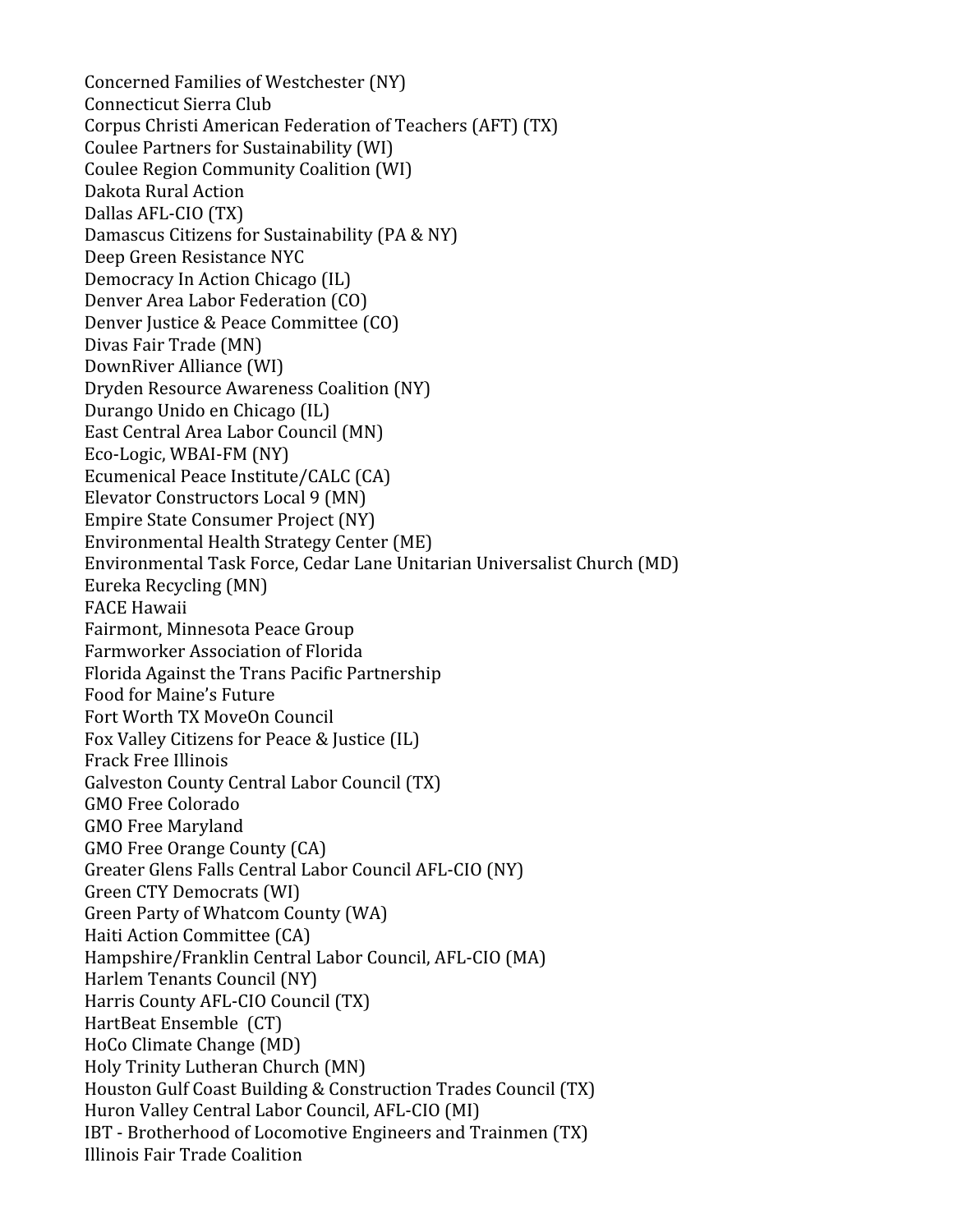Illinois
Green
Party

Long
Island
MoveOn.org
(NY)

Intercommunity
Justice
and
Peace
Center
(OH)

Interfaith
Council
for
Peace
and
Justice
(MI)

International
Association
of
Machinists
and
Aerospace
Workers
(IAMAW)
Airline
Local
1833 (MN)

International Association of Machinists and Aerospace Workers (IAMAW) Capitol City and Minneapolis
Metal
Workers
Lodge
459
(MN)

International Association of Machinists and Aerospace Workers (IAMAW) District 165 (MN) International Association of Machinists and Aerospace Workers (IAMAW) Local 126 (IL) International Association of Machinists and Aerospace Workers (IAMAW) Local Lodge 1037 (MN) International Association of Machinists and Aerospace Workers (IAMAW) Local Lodge 112 (MN) International Association of Machinists and Aerospace Workers (IAMAW) Local Lodge 112 (MN) International Association of Machinists and Aerospace Workers (IAMAW) Local Lodge 1956 (MN) International Association of Machinists and Aerospace Workers (IAMAW) Local Lodge 623 (MN) International Association of Machinists and Aerospace Workers (IAMAW) Local Lodge 737 (MN) International Association of Machinists and Aerospace Workers (IAMAW) Minnesota State Council

International Association of the Heat & Frost Insulators and Allied Workers Local 22 (TX) International Association of the Heat & Frost Insulators and Allied Workers Local 66 (TX) International
Brotherhood
of
Electrical
Workers
(IBEW)
3rd
District
(PA) International
Brotherhood
of
Electrical
Workers
(IBEW)
Local
1253
(ME) International
Brotherhood
of
Electrical
Workers
(IBEW)
Local
160
(MN) International
Brotherhood
of
Electrical
Workers
(IBEW)
Local
20
(TX) International
Brotherhood
of
Electrical
Workers
(IBEW)
Local
242
(MN) International
Brotherhood
of
Electrical
Workers
(IBEW)
Local
31
(MN) International
Brotherhood
of
Electrical
Workers
(IBEW)
Local
520
(TX) International
Brotherhood
of
Electrical
Workers
(IBEW)
Local
66
(TX) International
Brotherhood
of
Electrical
Workers
(IBEW)
Local
716
(TX) International
Union
of
Elevator
Constructors
(IUEC)
Local
21
(TX) International
Union
of
Elevator
Constructors
(IUEC)
Local
81
(TX) International Union of Painters and Allied Trades (IUPAT) District Council 88 (TX) Ironworkers
Local
263
(TX) IUE‐CWA
Local
1140
(MN) Jeannette
Rankin
Peace
Center
(MT) JOBS
NOW
Coalition
(MN) Justice
Party
of
California Justice
Party
of
Connecticut Justice
Party
of
New
Mexico Kentucky
Environmental
Foundation Keystone
Progress
(PA) La
Conexion
de
las
Americas
(MN) Labelgmos.org
(CA) Labor
Outreach
Committee
of
Occupy
Wall
Street
(NY) Laborers
District
Council
of
Minnesota
&
North
Dakota Land
Stewardship
Project
(MN) Law
Office
of
Robert
G.
O'Leary
(MA) League
of
Rural
Voters
(MN) Learning
Disabilities
Association
of
Arkansas Lehigh
Valley
Gas
Truth
(PA)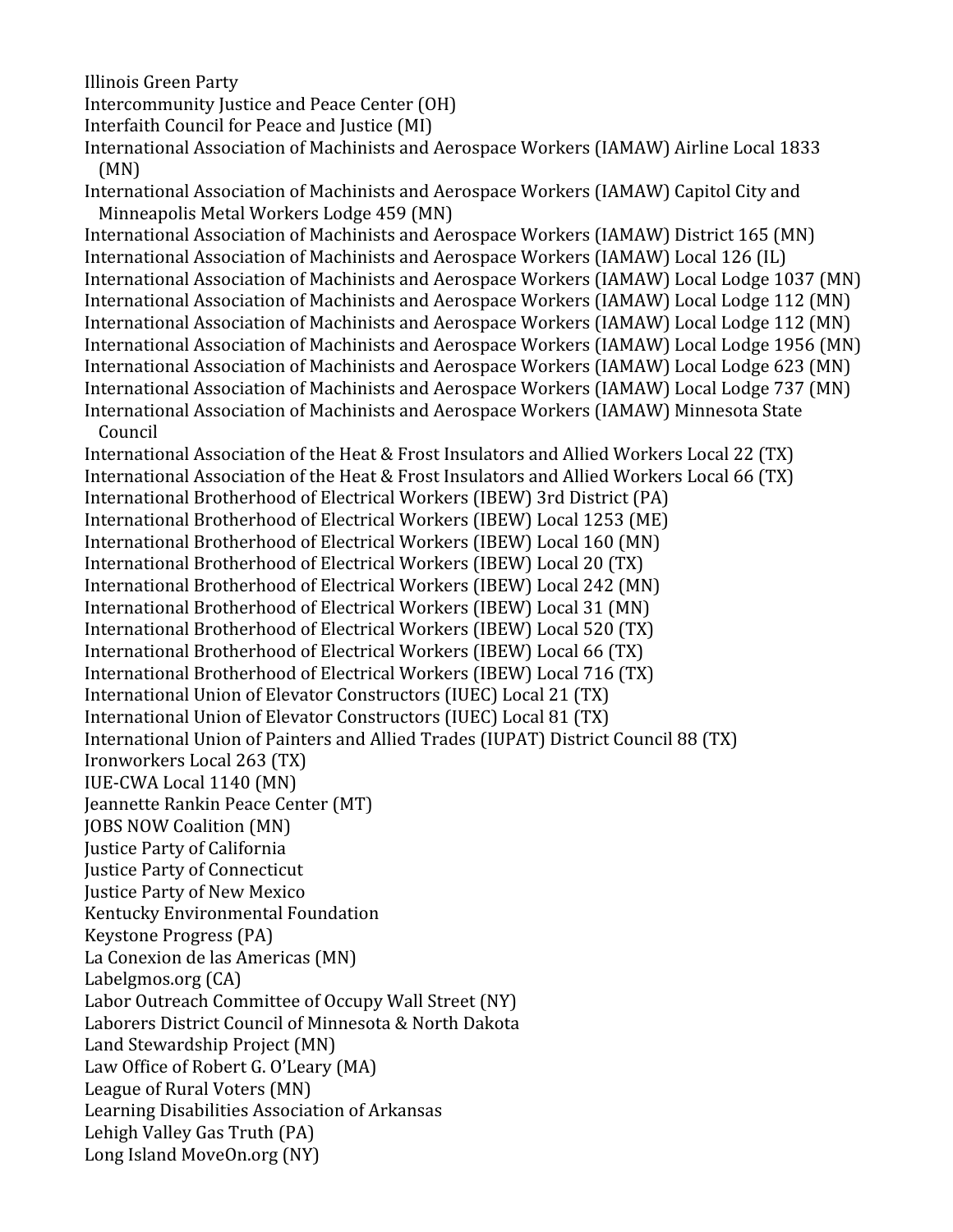Long
Island
Progressive
Coalition
(NY) Main
Street
Alliance
of
Oregon Maine
AFL‐CIO Maine
Fair
Trade
Campaign Maine
People's
Alliance Malama
Kauai
(HI) MAPE
(MN) Marin Interfaith Task Force on the Americas (CA) Maryland
United
for
Peace
and
Justice,
Inc. May 1st Coalition for Worker & Immigrant Rights (NY) Midwest
Pesticide
Action
Center
(IL) Millwrights
Local
548
(MN) Milwaukee
Fair
Trade
Coalition
(WI) Mingas‐NY Minisink
Matters
(NY) Minneapolis
Regional
Labor
Federation
(MN) Minnesota
AFL‐CIO Minnesota
Building
and
Construction
Trades Minnesota
Fair
Trade
Coalition Minnesota
Farmers
Union Minnesota
Industrial
Union
Council Minnesota
Nurses
Association Minnesota
Public
Interest
Research
Group Minnesota
Teamsters
Joint
Council
32 Missoula
Women
for
Peace
(MT) Missouri
Rural
Crisis
Center Missourians
Organizing
for
Reform
and
Empowerment
(MORE) MnPA
(MN) MoveOn
Los
Angeles
Council
(CA) MoveOn.org
New
York
Councils MoveOn.org/Portland
(OR) National
Association
of
Letter
Carriers
(NALC)
Branch
59
(WI) New
Hampshire
Right
To
Know
GMO New
York
Buyer's
Club New
York
State
AFL‐CIO Nicaragua
Solidarity
Committee
Chicago
/
Alliance
for
Global
Justice
(IL) North
Carolina
State
AFL‐CIO North
Central
States
Regional
Council
of
Carpenters North
East
Area
Labor
Council
(MN) Northeast
Sustainable
Agriculture
Working
Group
‐
NESAWG
(NY) Northern
Plains
Resource
Council
(MT) Northwest
Atlantic
Marine
Alliance
(MA) Northwest
Farm
Bill
Action
Group
(WA) NSC
Chicago
(IL) NY
Faith
&
Justice NY4Whales NYC
Councils
of
MoveOn.org NYC
Friends
of
Clearwater Occupy
Bellingham
(WA) Occupy
Coachella
Valley
(CA)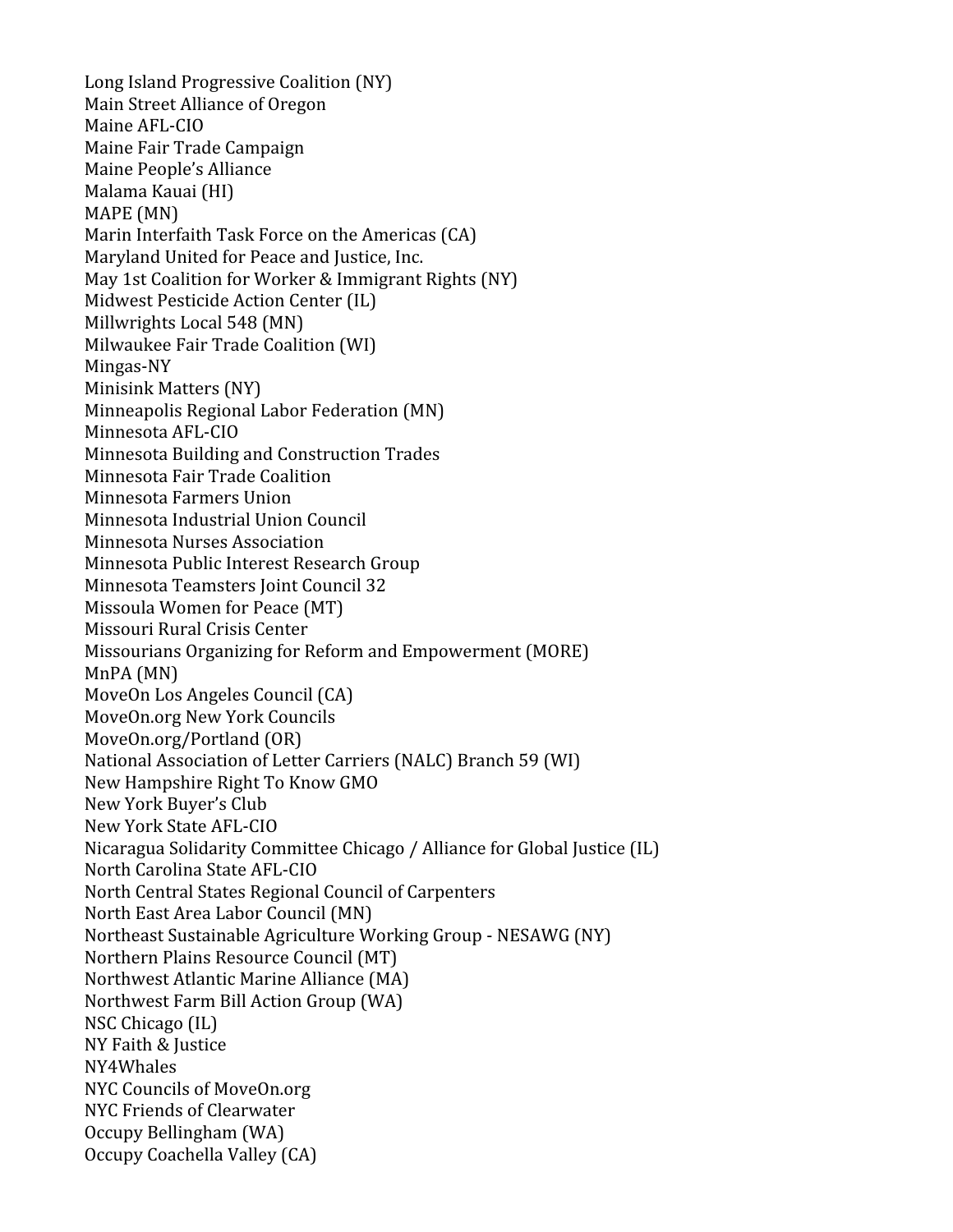Ocean
Spirit
Massage
&
Co.
(MT) Office
and
Professional
Employees
International
Union
(OPEIU)
Local
12
(MN) Ohio
AFL‐CIO Ohio
Fair
Trade
Campaign Ohio
Farmers
Union Oregon
Action Oregon
AFL‐CIO Oregon
AFSCME Oregon
Alliance
for
Progress Oregon
Fair
Trade
Campaign Oregon
Machinist
Council Oregon
Physicians
for
Social
Responsibility Oregon
Progressive
Party Oregon
Steelworkers
LE Organization
of
Staff
Analysts
(NY) Organize
Ohio Orlando
Light
Brigade
(FL) Oxfam
UT
(TX) PA
12th
C.D.
Chapter,
Progressive
Democrats
of
America PA
Fair
Trade
Coalition Peace
Action
Bay
Ridge
Interfaith
(NY) Peace
Christian
Fellowship
(CA) Peace
House
(OR) PeaceWorks
of
Greater
Brunswick
Maine Pennsylvania
Alliance
for
Clean
Water
and
Air Pennsylvania
Council
of
Churches People
For
Positive
Action
(NY) Pierce
County
Central
Labor
Council
(WA) Pioneer
Valley
Central
Labor
Council,
AFL‐CIO
(MA) Pipe Fitters Local Union 211 (TX) Plumbers
&
Pipefitters
Local
142
(TX) Plumbers
Local
68
(TX) Portland
Area
Global
AIDS
Coalition
(OR) Portland
Central
America
Solidarity
Committee
(OR) Portland
Climate
Jobs
Committee
(OR) Portland
Committee
for
Human
Rights
in
the
Philippines
(OR) Portland
Jobs
with
Justice
(OR) Portlandrisingtide.org
(OR) Powder
River
Basin
Resource
Council
(WY) Presbytery of the Twin Cities (MN) Presentation
Sisters,
Aberdeen,
SD Professional
and
Technical
Employees
Local
17
(WA) Progressive
Democrats
of
America
‐
Tucson
Chapter
(AZ) Protect
Biodiversity
in
Public
Forests
(OH) Puget
Sound
Advocates
for
Retirement
Action
(WA) Regla
de
Oro
(MN) Residents
for
a
Quality
City
(CA) Retirees
for
Single
Payer
Health
Care
(MI) RLM
Arts
(MN) Rochester
Committee
on
Latin
America
(NY)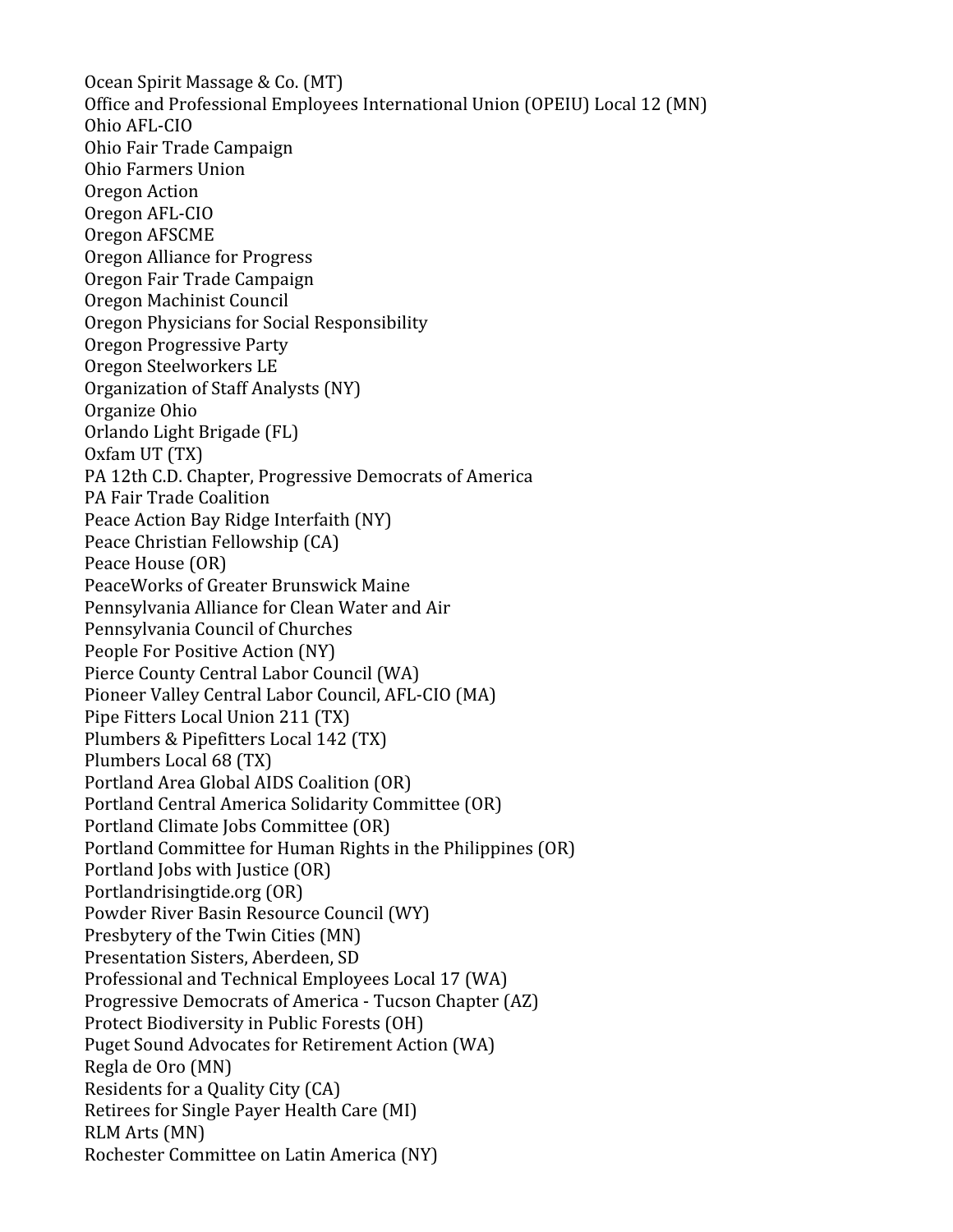Rocky
Mountain
Peace
and
Justice
Center Rocky
Mountain
Peace
and
Justice
Center
(CO) Rogue
Climate
(OR) RoMaYa
Sound
Health
&
Beauty
(MA) San
Antonio
AFL‐CIO
(TX) Sane
Energy
Project
(NY) SEIU
49
(OR) SEIU
503
(OR) SEIU
Local
63
(MN) SEIU
Minnesota
State
Council Sheet
Metal
Workers
Local
10
(MN) Sheet
Metal
Workers
Local
54
(TX) Sheet
Metal,
Air
and
Transportation
Workers
Local
565
(WI) Sierra
Club
‐
John
Muir
Chapter
(WI) Sierra
Club
North
Star
Chapter
(MN) Sierra
Club's
NYC
TPP
Task
Force Sisters
of
Charity
of
Nazareth
Western
Province
Leadership
(KY) Sisters of Charity of the Incarnate Word in San Antonio, TX SoBDl
(OR) Solidarity Committee of the Capital District (Albany, NY) South
Florida
Voices
For
Working
Families Southeast
Minnesota
Alliance
of
Peacemakers Southeast
Minnesota
Area
Labor
Council Southern
Maine
Labor
Council Southern
Oregon
Climate
Action
Now Southwest
Ohio
Green
PAC Spectrum
360
Radio
Program
(FL) Spokane
Regional
Labor
Council
(WA) Spring
Branch
American
Federation
of
Teachers
(AFT)
(TX) St
Paul,
MN
Area
Local
American
Postal
Workers
Union
(APWU) St
Pete
for
Peace
(FL) St.
Louis
Inter‐Faith
Committee
on
Latin
America
(MO) St.
Paul
Regional
Labor
Federation
(MN) Stephanie
Low
Artists
(NY) Studance
(OR) Students
Against
Sweatshops
at
UT
Austin
(TX) Tarrant
County
Central
Labor
Council,
AFL‐CIO
(TX) Teamsters
Local
1205
(NY) Teamsters
Local
4535M
(TX) Tennessee Chapter of the Sierra Club Texas
AFL
CIO Texas
AFSCME Texas
Alliance
for
Retired
Americans Texas
American
Federation
of
Teachers Texas
Fair
Trade
Coalition Texas
Farmers
Union Texas
Political
&
Legislative
Committee
‐
CWA Texas
State
Association
of
Electrical
Workers Texas
State
Building
and
Construction
Trades
Council,
AFL‐CIO Texas
State
Council
of
Machinists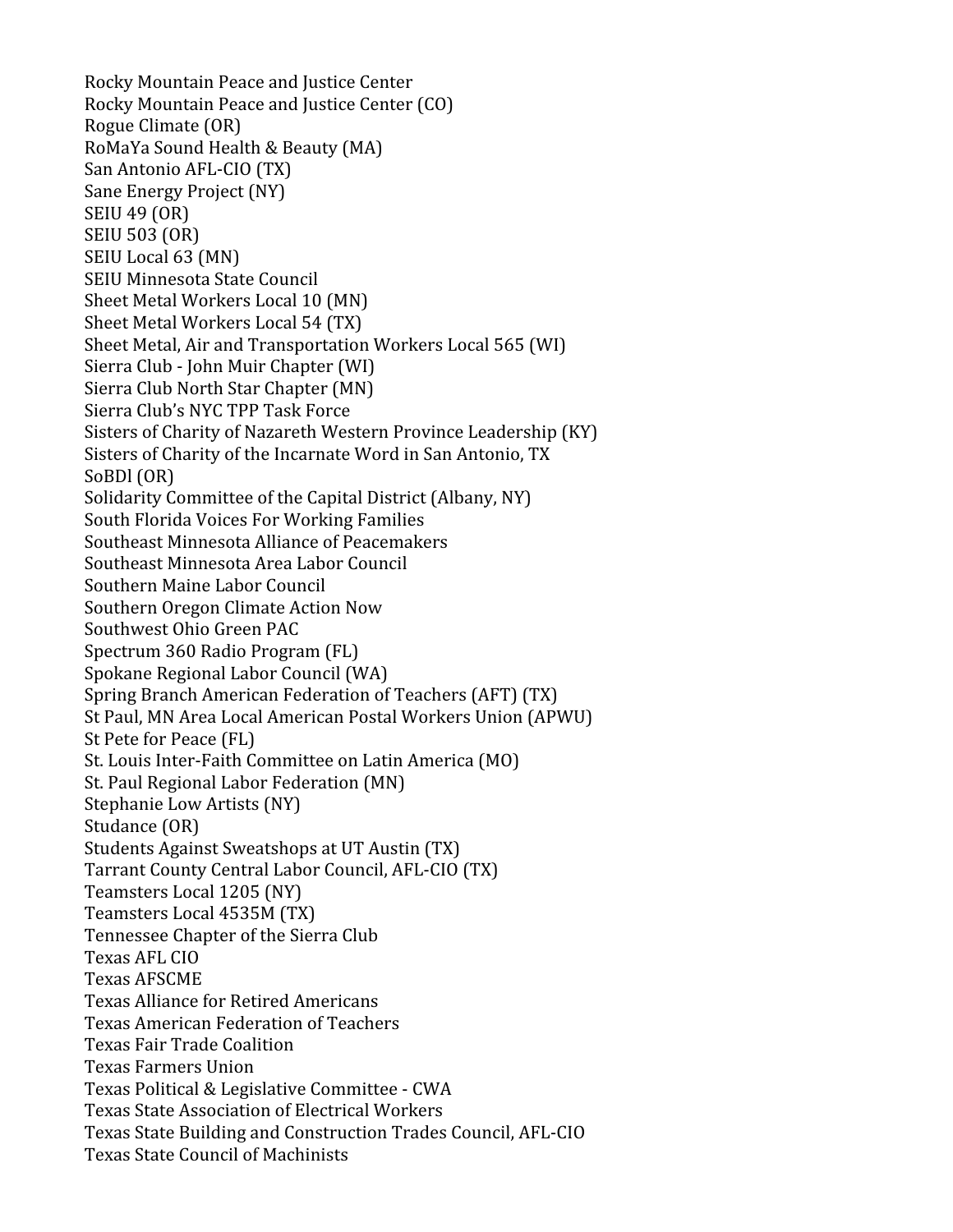Texas
State
Employee's
Union
CWA
Local
6186 The
Chicago
Religious
Leadership
Network
on
Latin
America
(IL) The
Delaware
Alliance
for
Community
Advancement The
Enviro
Show
(MA) The
Interfaith
Alliance
of
Rochester
(NY) TradeJustice New York Metro Union
House
Apparel
(MN) UNITE
HERE
Local
5
(HI) UNITE
HERE
Minnesota United
Association
(UA)
Local
529
(TX) United
Auto
Workers
Local
958
(MN) United
Auto
Workers
Minnesota
State
CAP
Council United Food and Commercial Workers (UFCW) Local 1189 (MN) United
Food
and
Commercial
Workers
(UFCW)
Local
1459
(MA) United
Food
and
Commercial
Workers
(UFCW)
Local
21
(WA) United
for
Action
(NY) United
Steelworkers
(USW)
District
11
(MN) United
Steelworkers
(USW)
District
13
Council
(TX) United
Steelworkers
(USW)
Local
10‐1
(PA) United
Steelworkers
(USW)
Local
11‐75
(MN) United
Steelworkers
(USW)
Local
1165
(PA) United
Steelworkers
(USW)
Local
1188
(ME) United
Steelworkers
(USW)
Local
12698
(PA) United
Steelworkers
(USW)
Local
1688
(PA) United
Steelworkers
(USW)
Local
1940
(PA) United
Steelworkers
(USW)
Local
2002
(MN) United
Steelworkers
(USW)
Local
2599‐06
(PA) United
Steelworkers
(USW)
Local
264
(MN) United
Steelworkers
(USW)
Local
2660
(MN) United
Steelworkers
(USW)
Local
365
(ME) United
Steelworkers
(USW)
Local
4‐1247
(ME) United
Steelworkers
(USW)
Local
4‐261
(ME) United
Steelworkers
(USW)
Local
404
(PA) United
Steelworkers
(USW)
Local
6115
(MN) United
Steelworkers
(USW)
Local
7263
(MN) United
Steelworkers
(USW)
Local
8041
(PA) United
Steelworkers
(USW)
Local
8183
(PA) United
Steelworkers
(USW)
Local
900
(ME) United
Steelworkers
(USW)
Local
9445
(PA) United
Steelworkers
(USW)
Local
Union
256L
(PA) United Transportation Union, Minnesota Legislative Council United
Union
of
Roofers
and
Waterproofers
Local
123
(OH) University
of
Minnesota
Labor
Education
Service Urban/Suburban
Ecoliteracy
(CA) Veterans
for
Peace
‐
Austin
Chapter
(TX) Veterans
for
Peace
‐
NYC
Chapter
034 Vocal
‐
NY Washington
Fair
Trade
Coalition Washington
Heights
Counter‐Recruitment
Group
(NY) Washington
State
Democrats